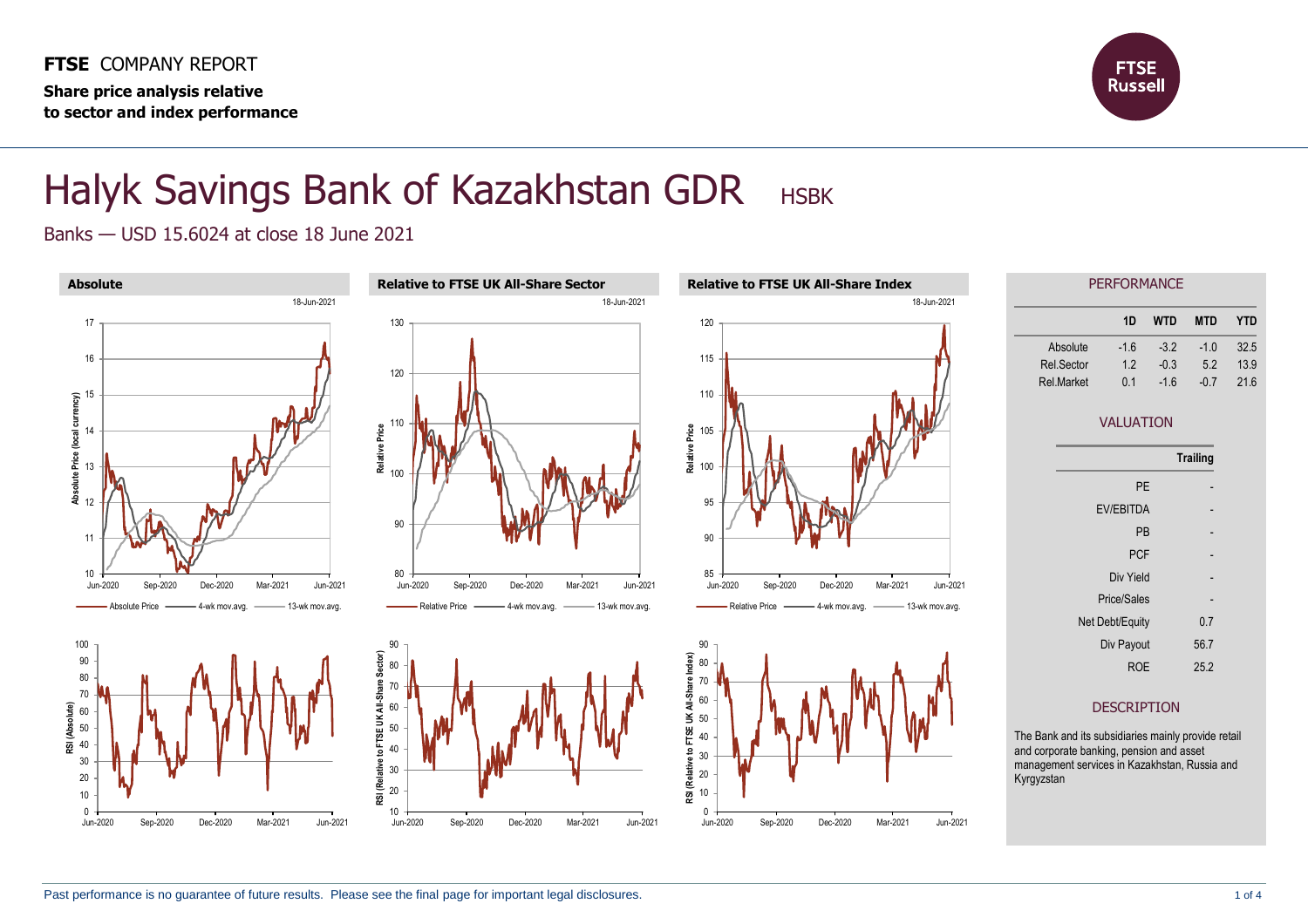

Note: bar chart reflects the top and bottom five current values for the valuation ratio in question for FTSE All Shares stocks in the same sector as the stock concerned. All valuation metrics are trailing.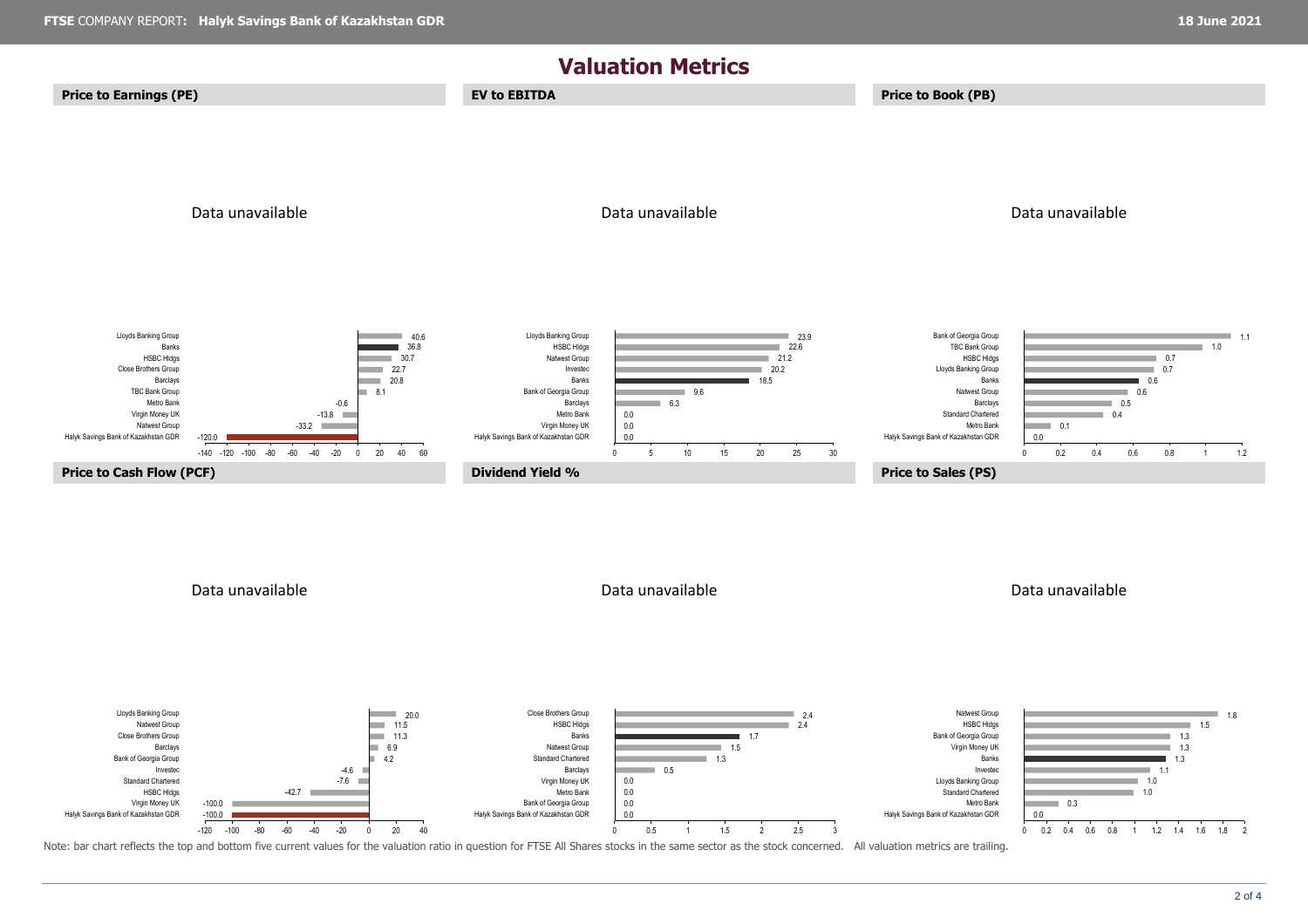## **Valuation Metrics**



Note: bar chart reflects the top and bottom five current values for the valuation ratio in question for FTSE All Shares stocks in the same sector as the stock concerned. All valuation metrics are trailing.